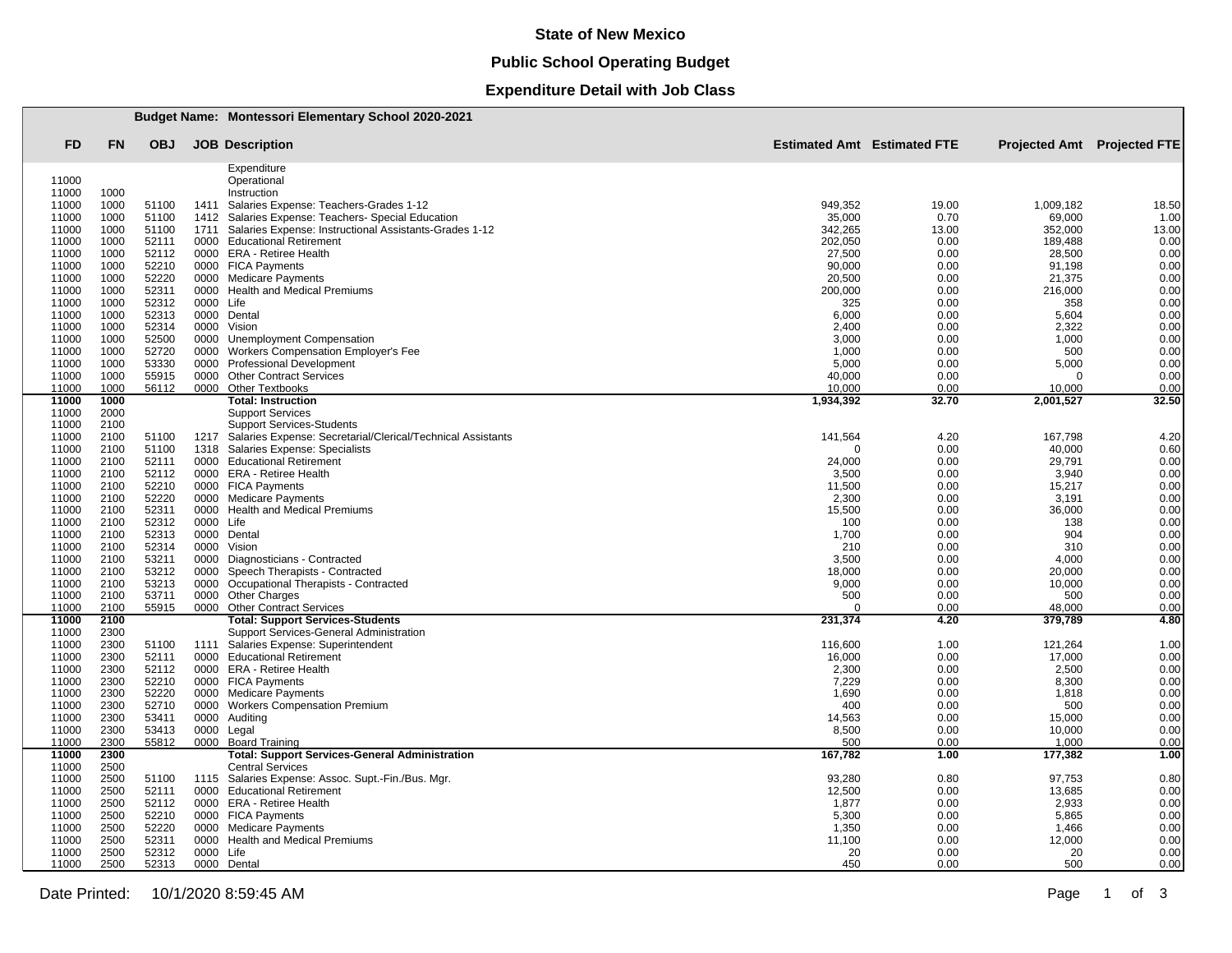#### **State of New Mexico**

# **Public School Operating Budget**

## **Expenditure Detail with Job Class**

|                |              |                |              | Budget Name: Montessori Elementary School 2020-2021                       |                            |                                    |                                    |              |
|----------------|--------------|----------------|--------------|---------------------------------------------------------------------------|----------------------------|------------------------------------|------------------------------------|--------------|
| <b>FD</b>      | <b>FN</b>    | <b>OBJ</b>     |              | <b>JOB Description</b>                                                    |                            | <b>Estimated Amt</b> Estimated FTE | <b>Projected Amt</b> Projected FTE |              |
| 11000          | 2500         | 52314          |              | 0000 Vision                                                               | 95                         | 0.00                               | 102                                | 0.00         |
| 11000          | 2500         | 52720          | 0000         | Workers Compensation Employer's Fee                                       | 500                        | 0.00                               | 500                                | 0.00         |
| 11000          | 2500         | 53330          |              | 0000 Professional Development                                             | 1,000                      | 0.00                               | 1,500                              | 0.00         |
| 11000          | 2500         | 56113          |              | 0000 Software                                                             | 13.500                     | 0.00                               | 14.000                             | 0.00         |
| 11000<br>11000 | 2500<br>2600 |                |              | <b>Total: Central Services</b><br>Operation & Maintenance of Plant        | 140.972                    | 0.80                               | 150,324                            | 0.80         |
| 11000          | 2600         | 53711          |              | 0000 Other Charges                                                        | 23,000                     | 0.00                               | 25,000                             | 0.00         |
| 11000          | 2600         | 54411          |              | 0000 Electricity                                                          | 26.000                     | 0.00                               | 30,000                             | 0.00         |
| 11000          | 2600         | 54412          |              | 0000 Natural Gas (Buildings)                                              | 12,000                     | 0.00                               | 15,000                             | 0.00         |
| 11000          | 2600         | 54415          |              | 0000 Water/Sewage                                                         | 17,500                     | 0.00                               | 25,000                             | 0.00         |
| 11000          | 2600         | 54416          | 0000         | <b>Communication Services</b>                                             | 22,500                     | 0.00                               | 25,000                             | 0.00         |
| 11000          | 2600<br>2600 | 54610<br>55200 | 0000<br>0000 | Rental - Land and Buildings<br>Property/Liability Insurance               | 475,805<br>78,099          | 0.00<br>0.00                       | 430,000<br>73,000                  | 0.00<br>0.00 |
| 11000<br>11000 | 2600         | 55915          | 0000         | <b>Other Contract Services</b>                                            | 3,500                      | 0.00                               | 5,000                              | 0.00         |
| 11000          | 2600         | 56118          |              | 0000 General Supplies and Materials                                       | 5.000                      | 0.00                               | 5.000                              | 0.00         |
| 11000          | 2600         |                |              | <b>Total: Operation &amp; Maintenance of Plant</b>                        | 663,404                    | 0.00                               | 633,000                            | 0.00         |
| 11000          | 2000         |                |              | <b>Total: Support Services</b>                                            | 1,203,532                  | 6.00                               | 1,340,495                          | 6.60         |
| 11000          |              |                |              | <b>Total: Operational</b>                                                 | 3,137,924                  | 38.70                              | 3,342,022                          | 39.10        |
| 23000          |              |                |              | Non-Instructional Support                                                 |                            |                                    |                                    |              |
| 23000          | 1000         |                |              | Instruction                                                               |                            |                                    |                                    |              |
| 23000          | 1000         | 53711          | 0000         | <b>Other Charges</b>                                                      | 140,000                    | 0.00                               | 160.000                            | 0.00         |
| 23000          | 1000         |                |              | <b>Total: Instruction</b>                                                 | 140,000                    | 0.00                               | 160,000                            | 0.00         |
| 23000          |              |                |              | <b>Total: Non-Instructional Support</b>                                   | 140,000                    | 0.00                               | 160,000                            | 0.00         |
| 24000          |              |                |              | Federal Flow-through Grants                                               |                            |                                    |                                    |              |
| 24101          |              |                |              | Title I - ESEA                                                            |                            |                                    |                                    |              |
| 24101          | 1000         |                |              | Instruction                                                               |                            |                                    |                                    |              |
| 24101<br>24101 | 1000<br>1000 | 51100          | 1411         | Salaries Expense: Teachers-Grades 1-12                                    | 45,135<br>45.135           | 0.70<br>0.70                       | 45,135<br>45,135                   | 0.70         |
| 24101          |              |                |              | <b>Total: Instruction</b><br>Total: Title I - ESEA                        | 45,135                     | 0.70                               | 45,135                             | 0.70         |
| 24106          |              |                |              | Entitlement IDEA-B                                                        |                            |                                    |                                    | 0.70         |
| 24106          | 1000         |                |              | Instruction                                                               |                            |                                    |                                    |              |
| 24106          | 1000         | 51100          |              | 1412 Salaries Expense: Teachers- Special Education                        | 58,166                     | 0.45                               | 57,560                             | 0.80         |
| 24106          | 1000         | 52111          | 0000         | <b>Educational Retirement</b>                                             | 4,200                      | 0.00                               | 4,200                              | 0.00         |
| 24106          | 1000         | 52112          |              | 0000 ERA - Retiree Health                                                 | 600                        | 0.00                               | 600                                | 0.00         |
| 24106          | 1000         | 52210          |              | 0000 FICA Payments                                                        | 1,850                      | 0.00                               | 1,850                              | 0.00         |
| 24106          | 1000         | 52220          | 0000         | <b>Medicare Payments</b>                                                  | 500                        | 0.00                               | 500                                | 0.00         |
| 24106          | 1000         |                |              | <b>Total: Instruction</b>                                                 | 65,316                     | 0.45                               | 64,710                             | 0.80         |
| 24106          | 2000         |                |              | <b>Support Services</b>                                                   |                            |                                    |                                    |              |
| 24106          | 2100         |                |              | <b>Support Services-Students</b>                                          |                            |                                    |                                    |              |
| 24106          | 2100         | 53211          |              | 0000 Diagnosticians - Contracted                                          | $\Omega$                   | 0.00                               | 5,000                              | 0.00         |
| 24106          | 2100         | 53212          |              | 0000 Speech Therapists - Contracted                                       | $\Omega$                   | 0.00                               | 35,000                             | 0.00         |
| 24106          | 2100         | 53213          |              | 0000 Occupational Therapists - Contracted                                 | $\Omega$                   | 0.00                               | 8,290                              | 0.00         |
| 24106<br>24106 | 2100<br>2100 | 53214          | 0000         | Therapists - Contracted                                                   | $\Omega$<br>$\overline{0}$ | 0.00<br>0.00                       | 16,421                             | 0.00<br>0.00 |
| 24106          | 2000         |                |              | <b>Total: Support Services-Students</b><br><b>Total: Support Services</b> | $\overline{0}$             | 0.00                               | 64,711                             | 0.00         |
| 24106          |              |                |              | <b>Total: Entitlement IDEA-B</b>                                          | 65,316                     | 0.45                               | 64,711<br>129,421                  | 0.80         |
| 24189          |              |                |              | Student Supp Academic Achievment Title IV                                 |                            |                                    |                                    |              |
| 24189          | 1000         |                |              | Instruction                                                               |                            |                                    |                                    |              |
| 24189          | 1000         | 51100          |              | 1711 Salaries Expense: Instructional Assistants-Grades 1-12               | 10,000                     | 0.56                               | 14,900                             | 0.56         |
| 24189          | 1000         |                |              | <b>Total: Instruction</b>                                                 | 10.000                     | 0.56                               | 14,900                             | 0.56         |
| 24189          |              |                |              | Total: Student Supp Academic Achievment Title IV                          | 10,000                     | 0.56                               | 14,900                             | 0.56         |
| 24301          |              |                |              | CARES Act                                                                 |                            |                                    |                                    |              |
| 24301          | 1000         |                |              | Instruction                                                               |                            |                                    |                                    |              |
| 24301          | 1000         | 51100          | 1411         | Salaries Expense: Teachers-Grades 1-12                                    | $\Omega$                   | 0.00                               | 15,000                             | 0.40         |
| 24301          | 1000         | 53330          | 0000         | <b>Professional Development</b>                                           | $\Omega$                   | 0.00                               | 2,000                              | 0.00         |
| 24301          | 1000         | 56118          | 0000         | General Supplies and Materials                                            | $\Omega$                   | 0.00                               | 7,760                              | 0.00         |
| 24301          | 1000         | 57332          | 0000         | Supply Assets (\$5,000 or less)                                           | $\Omega$                   | 0.00                               | 8.000                              | 0.00         |
| 24301          | 1000         |                |              | <b>Total: Instruction</b>                                                 | $\overline{\mathbf{0}}$    | 0.00                               | 32,760                             | 0.40         |